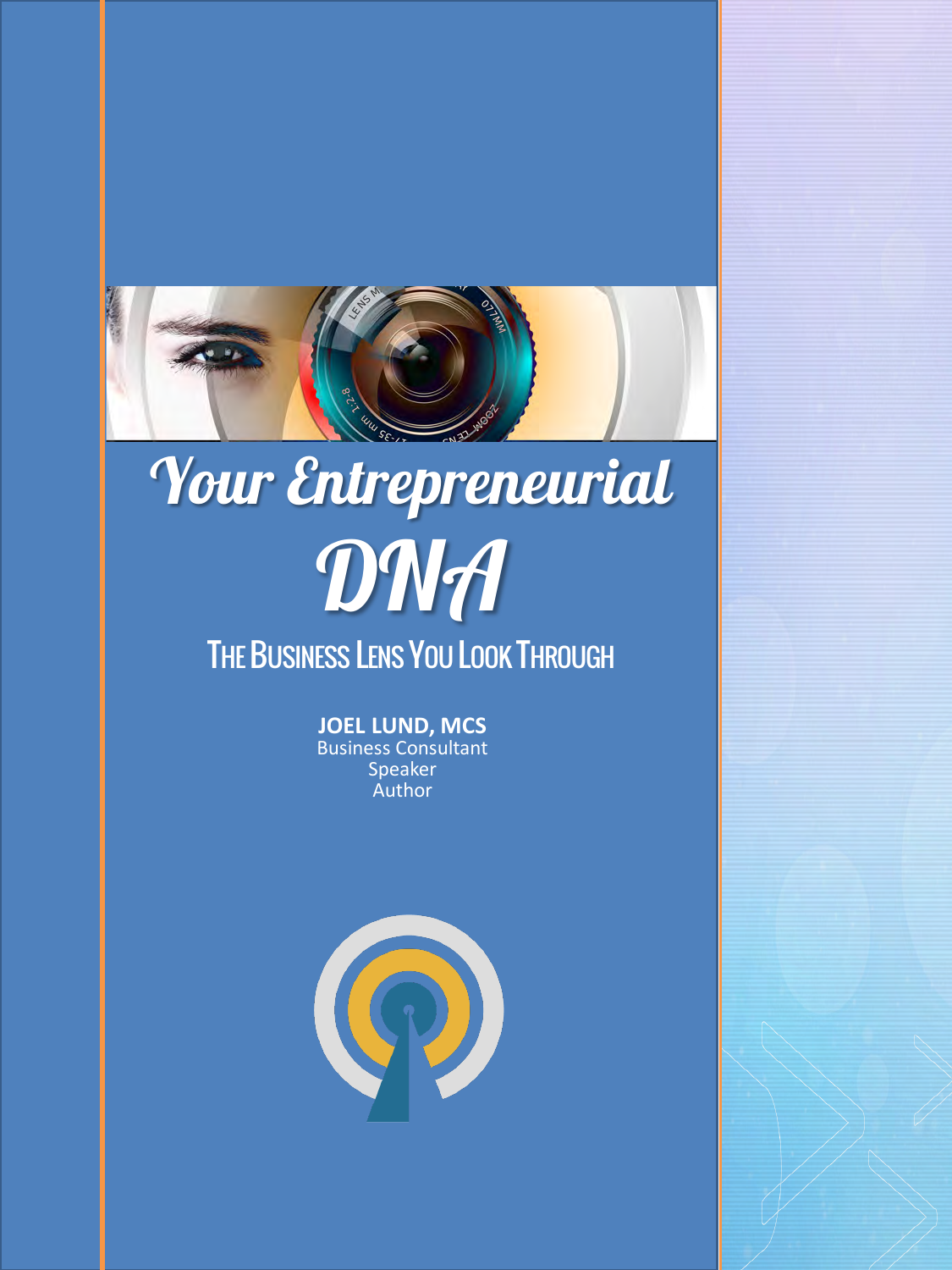

*Your Entrepreneurial DNA* Copyright <sup>o</sup>2017 Joel Lund First Edition

All rights reserved. No part of this book may be reproduced or transmitted in any form or by any means, electronic or mechanical, including photocopying, recording or by any information storage and retrieval system, without written permission from the author, except for the inclusion of brief quotations in a review.

For inquiries, please contact:

- [support@purposedrivenacademy.com](mailto:support@purposedrivenacademy.com)
- [www.purposedrivenacademy.com](http://www.acceleratorlaunchpad.com/)

#### Disclaimer:

This whitepaper does not contain legal advice. Author and publisher disclaim any and all warranties, liabilities, losses, costs, claims, demands, suits or actions of any type or nature whatsoever, arising from or in any way related to this book, the use of this book, and/or any claim that a particular technique or device described in this book is legal or reasonable in any jurisdiction.

The various concepts regarding entrepreneurial DNA (eDNA) are not promissory in nature. They work only when coupled with your hard work and dedicated effort are applied. The underlying assumption is that the reader will follow the law of "GOYA" (which means they "get off your backside"). Ultimately, each individual's success depends on his or her background, dedication, desire and motivation, in addition to other factors not always known and sometimes beyond control. You recognize any business endeavor has inherent risks. In short, we can't force you to take action. Consequently, we cannot promise or predict your success.

Published in the United States of America

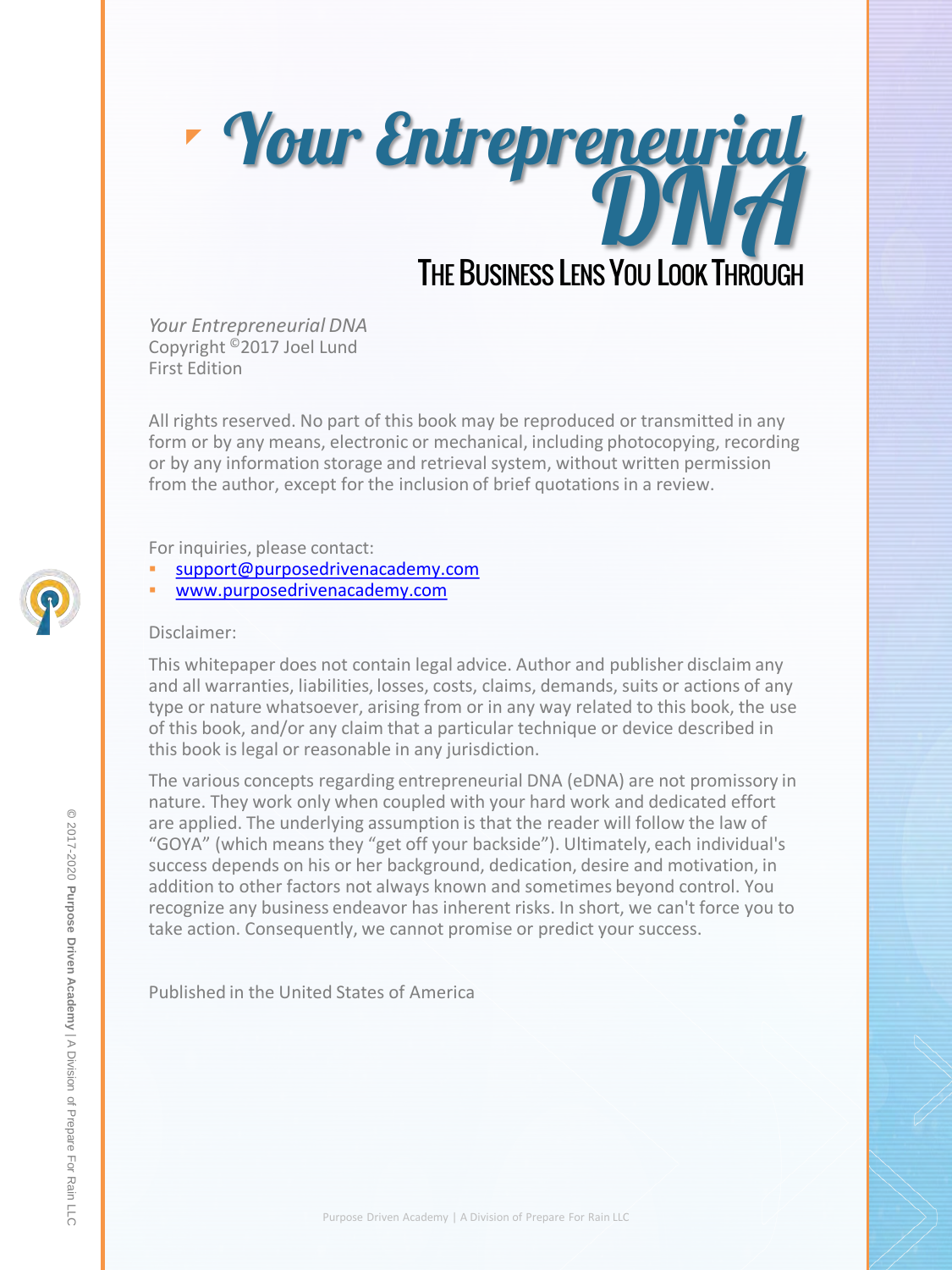# Make This Your BEST YEAR, EVER

**Let's get something straight, right away.**

## ENTREPRENEURIAL DNA  $\neq$  PERSONALITY TYPE

You can have two entrepreneurs, intrapreneurs (working for someone else), business owners, etc., with *exactly the same personality type* who do not behave at all alike when it comes to how they make business decisions. Whether it's who they work for, all the way up to how they run a Fortune 500 company, our *entrepreneurial DNA* (eDNA) is a force to be reckoned with. Even if we're unaware of it, it's influencing our actions as a company owner …an employee …an entrepreneur.

Knowing your eDNA is essential to your success. Not knowing is impacting you in ways you don't know.

Forget about working on improving. Play to your natural business strengths. But first, be certain what those strengths are. And life will get simpler.

> Small business owners, entrepreneurs, & dreamers: You are*…* The bold, The daring, The strivers,

You are the backbone of economies everywhere.

Transform yourself. Transform your business.

To your success, Joel Lund Boise, Idaho USA

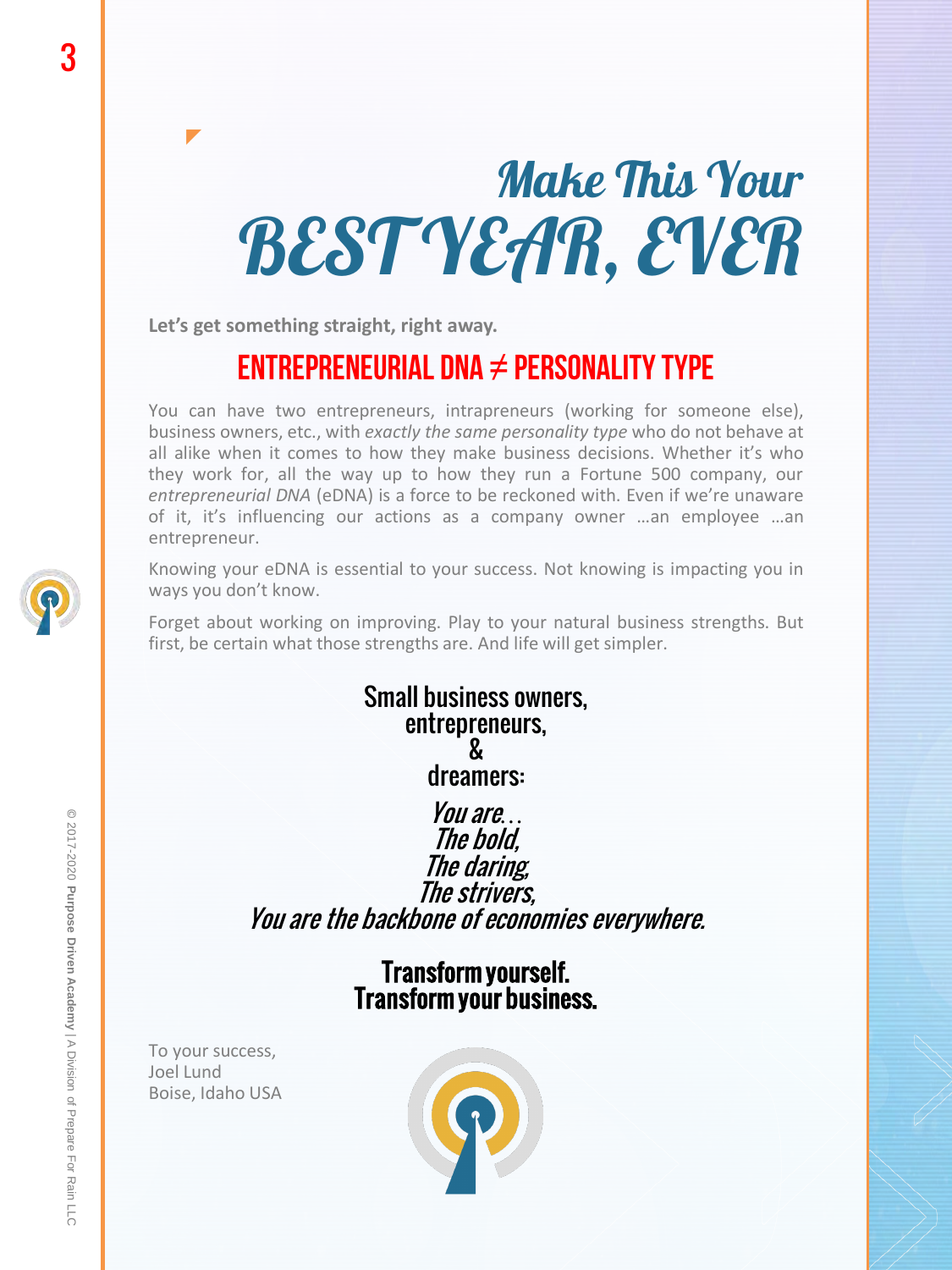# The Business Lens You Look Through

#### ARE ALL ENTREPRENEURS THE SAME?

 $\blacktriangledown$ 

This isn't a trick question. However, the answer will vary depending on whether you ask an entrepreneur or someone who has never attempted to start, run, or inherit a business.

Entrepreneurs generally answer: "No way!"

But ask most people and they'll divide the world into two groups. The first group is the largest: people with jobs. The second group—made up of the people that run the companies that employ the people with jobs—is much smaller. These company owners are "different" than those with jobs. Because they're *entrepreneurs*. One size fits all.



Like the Borg (for Star Trek fans).

In other words, the world is made up of only two kinds of people:

- 1. Workers
- 2. Owners (entrepreneurs)

Workers would prefer to not have all the stress that the owners deal with, although they'd love to have the money the owners enjoy (real or imagined). But, ultimately, most people view entrepreneurs as strange. Risk takers. Lucky SOBs. Daring. Possibly possessed. Mad about money.

So when it comes to making money, are there only two kinds of people in the world?

Bosses…and those that work for them?

Well, we know that there are many kinds of "workers."

But what about the other side of the equation?

**Let's take a deeper look at the entrepreneurs.**

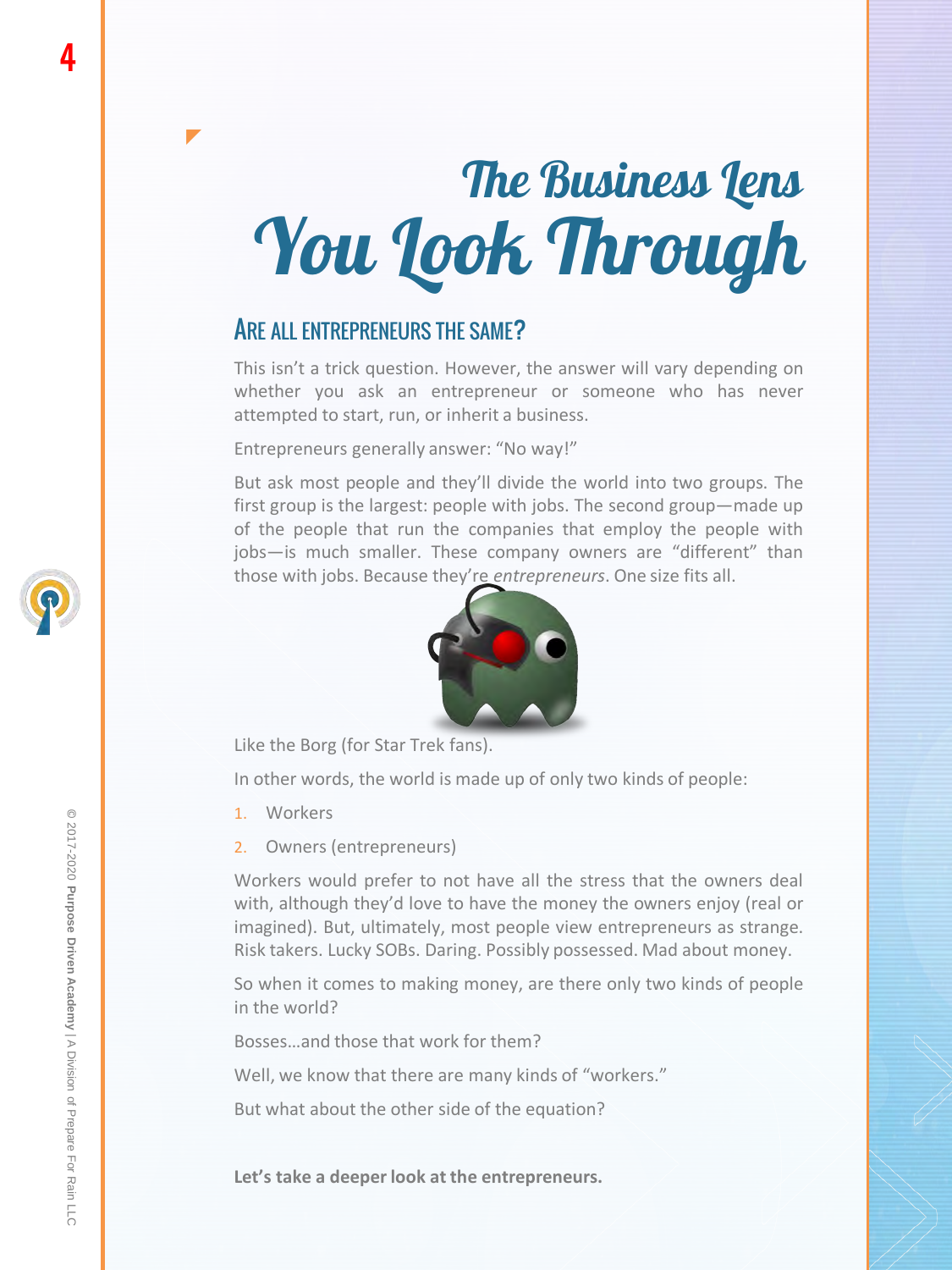# The Entrepreneurial DARKSIDE

Not understanding your entrepreneurial DNA virtually guarantees that you will view the business world in simplistic terms.

The painful result is believing a fallacy. In a two-kind-of-people world, famous entrepreneurs—like each of our avatars—aren't different than you are. They're a *better version* of you.

So if you are not seeing the success of your favorite entrepreneurial avatar, well, you're a loser. Insufficient. A poseur.

Which leaves you with two choices.

#### **OPTION ONE**

 $\blacktriangledown$ 

Add to your already insane work hours. Love marketing, even when you don't. Sell like a used-car salesman. Negotiate like a dictator. Adore firing people.



Sounds wonderful, right?

But it's the common narrative and belief system presented in loads of business books, blogs, articles, videos, podcasts and whitepapers.

#### *If an idea worked for Entrepreneur X but not for you…you shouldn't be here.*

Which brings us to your other choice.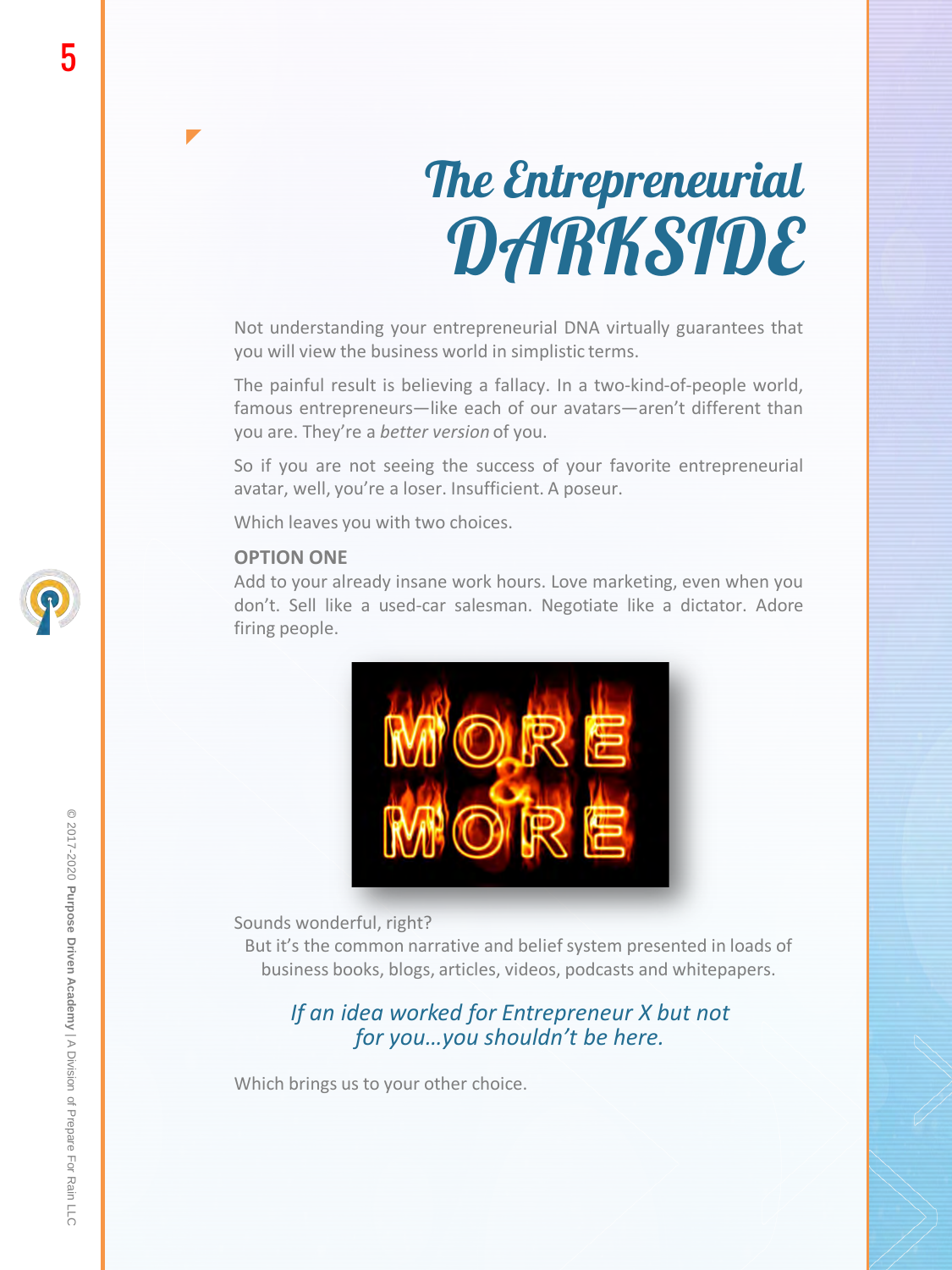# The Entrepreneurial DARKSIDE

#### **OPTION TWO**

 $\blacktriangledown$ 

Give up. Stop pretending you're an entrepreneur.



"Get a J.O.B."

No wonder enjoying your life while living entrepreneurially is often seen as a nearly magical quest. Like chasing unicorns.

That's exactly why getting clear on how you are naturally gifted is essential.

The fact is that the world is more nuanced than this polarized thinking, "There are entrepreneurs and then there's everyone else."

And polarized thinking brings paralyzed behaviors.

Entrepreneurs fall victim to the belief that if they're not "winning" like their business idol, they must not have what it takes. Is that a possibility? Sure. But the odds are much higher that they are not playing to their natural giftedness when it comes to business.

#### *Most entrepreneurs are, in fact, not playing to their entrepreneurial strengths.*

The elephant in the room is:

*What type of entrepreneur are you?*

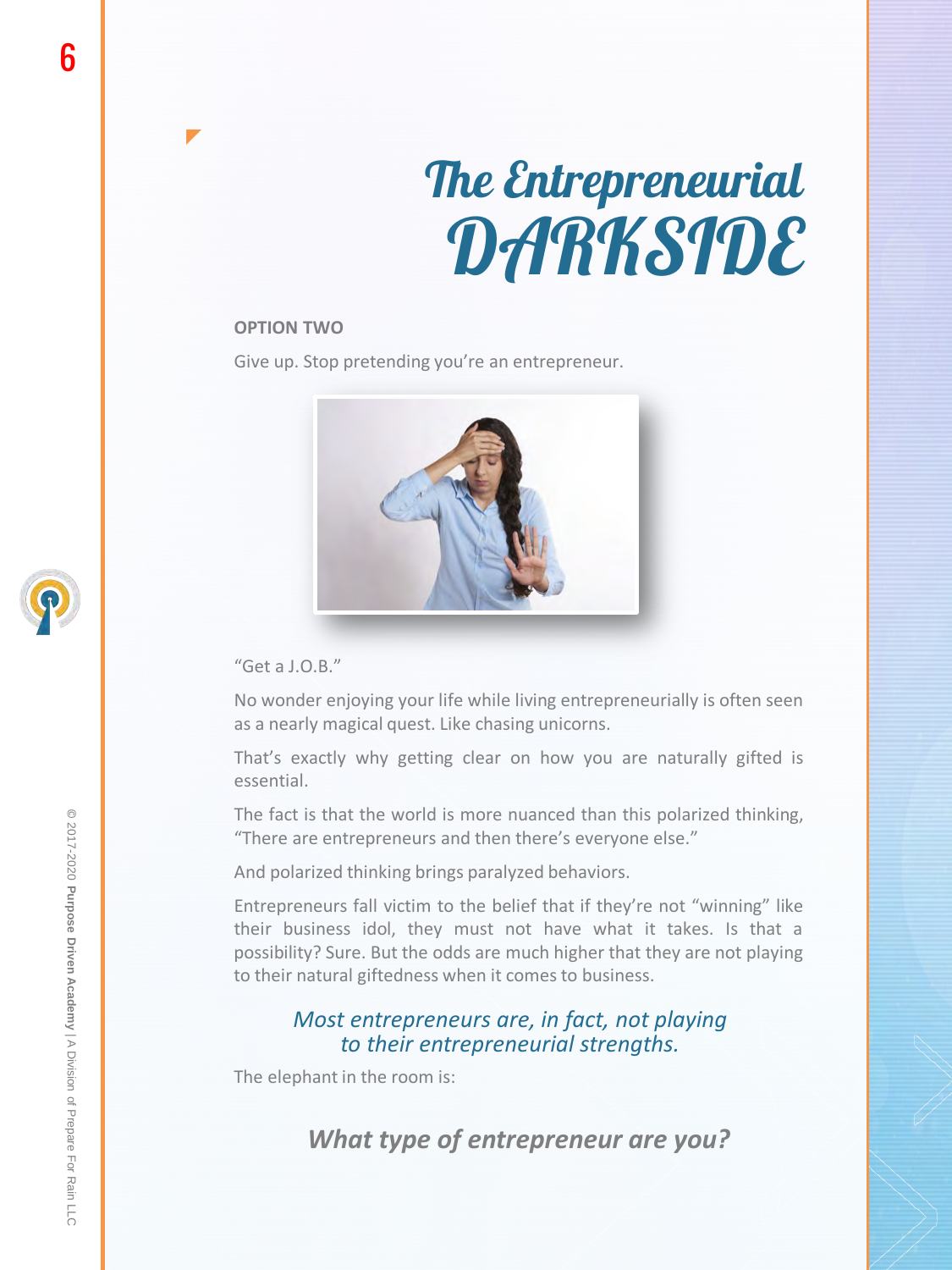## What Do These Entrepreneurs HAVE IN COMMOM?



#### **A lot. And almost nothing.**

If you know anything about **Steve Jobs** and **Bill Gates** (lower quadrant), maybe your eye is twitching a little as you try to find any commonality between them in terms of how they ran their businesses.

Both became billionaires as a result of their entrepreneurial efforts. Both lead powerful tech companies. But how they got there is so different as to almost be alien from each other.

On the other hand, **Marcus Lemonis** and **Richard Branson** (upper quadrant) are as different from each other as Bill and Steve. Both are also billionaires. Yet, how they built their empires is vastly different.

#### FOUR TYPES OF ENTREPRENEURS

Joe Abraham, author of *Entrepreneurial DNA*, uncovered four types of entrepreneurs. Their entrepreneurial DNA, as he chose to describe the distinctions, are revealed in how the entrepreneur engages in their business.

Their eDNA is *not the same as their personality type*, as many business people might describe themselves with DISC, MBTI or Kolbe. Entrepreneurial DNA isn't captured in a Strength Finder analysis. While all of these tools, and countless others, are very helpful in understanding our personality and behaviors, none of them provide insights into why we behave in very specific and predictable ways *within our business or work environments*.

Over a period of time, Mr. Abraham's research unearthed the four ways entrepreneurs engage in business.

This discovery has immense implications for you. It's the key to your falling in love with your entrepreneurial efforts, as well as enjoying the success that will come from them.

7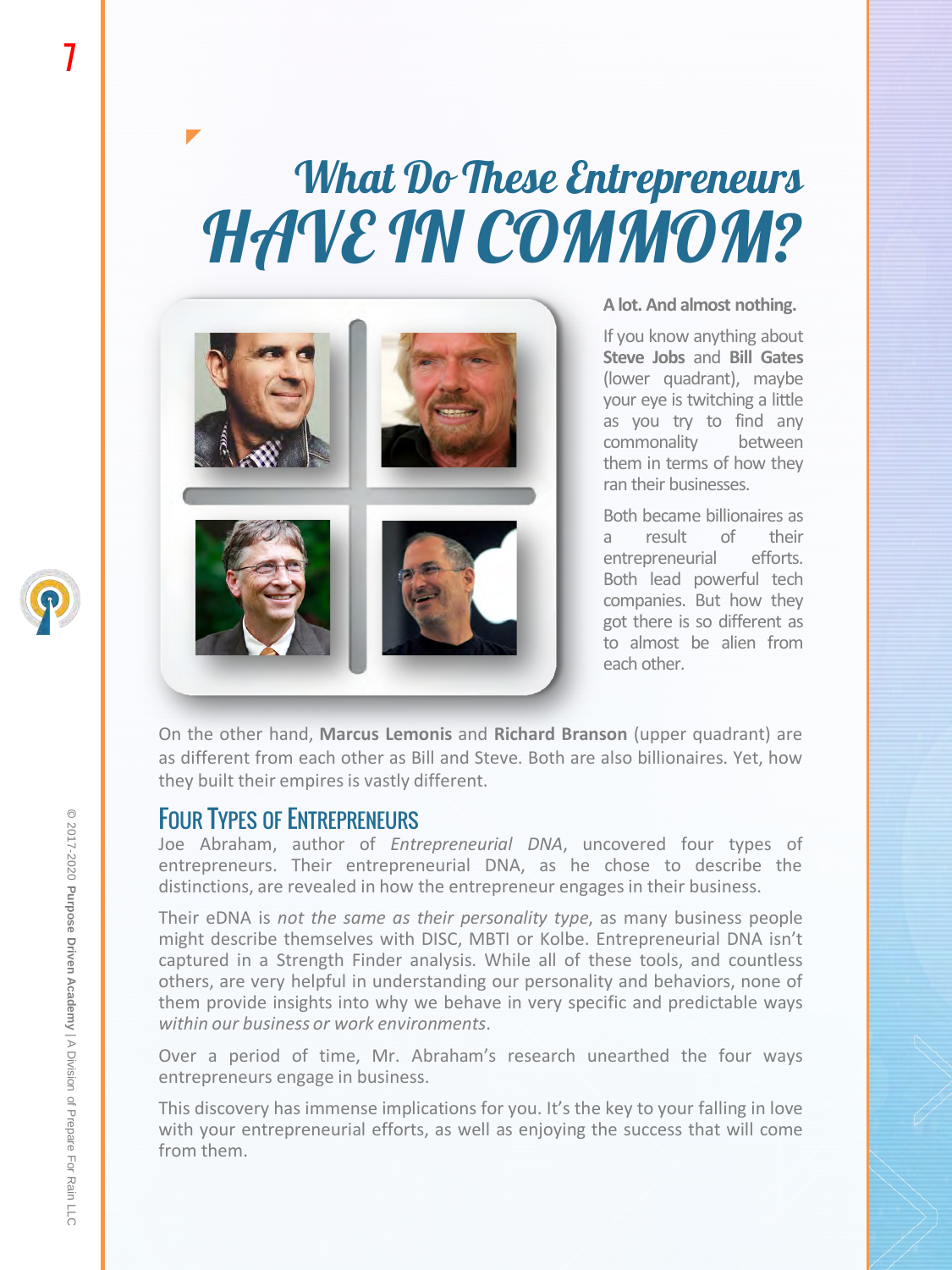# bDNA

 $\blacktriangledown$ 



Ironically, of the four entrepreneurial types, the Builder is the one most entrepreneurs describe themselves as. In their mind, it's what they do.

#### *I'm building my company from the ground up.*

Or even…

*This is my company. I built it.*

Though most people would say that to be an entrepreneur means "building" something, less than 20% of entrepreneurial DNA is predominantly "Builder" (bDNA).

### THE BUILDER'S SUPERPOWER

But you know when you're in the presence of one, when you hear that the company's value or revenue crossed over \$5 million within a year or two. That's a big clue real builder DNA is running the show. They can scale up a sustainable company quickly.

Another clue is how the Builder talks about success, especially in how they measure it.

They's speak in terms of infrastructure. Square footage. Personnel. Franchises. Net revenues. KPIs (key performance indicators for the non-bDNA entrepreneur).

In other words, their focus is on *actual measurements* that determine success. There's something to measure against the competition.

Marcus Lemonis, our avatar for bDNA, owns multiple companies (and may be confused with an Opportunist, as a result). But catch an episode of his hit cable show, *The Profit*, and you'll witness bDNA in action.

## THE BUILDER'S KRYPTONITE

What gets in the way of a strong builder's success are his or her relationships. It is not uncommon that a strong builder has churned through VPs of this and Chief Executives of that. Why? Because those people also have bDNA, and Builders don't play well with other Builders.

They may have multiple family units as a result of running their former spouse like they do their business. In other words, they feel controlling.

### WHERE ARE THE BUILDERS

You can find builders in positions of upper management. But you're more likely to see "Chief Executive Officer" in their title. Possibly even *Grand Poohbah*.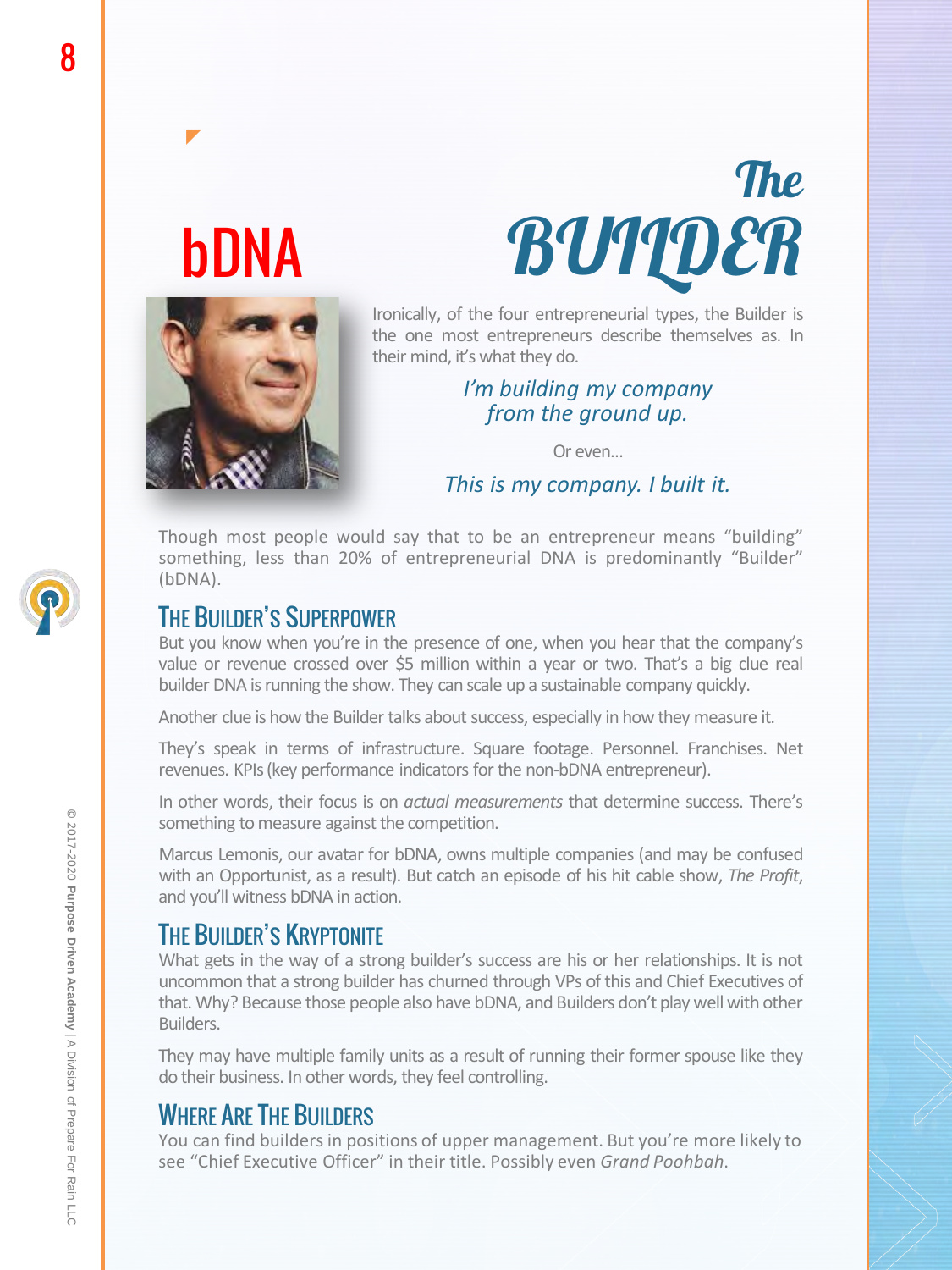# **The** oDNA OPPORTUMIST

People with opportunist DNA (oDNA) driving them are always on the hunt for…

#### *The Next Big Thing*

Success is measured by discovering a wildly cool opportunity before anyone else does. If they can jump in early and ride it to the top, the strong Opportunist is happy.



This success only comes with bailing out (selling) at the just the right time. That's never obvious and success isn't guaranteed.

### THE OPPORTUNIST'S SUPERPOWER

You know you're in the presence of an Opportunist because they're fun to be around. They're very optimistic.

Even when a "sure thing" goes down in flames, someone with strong oDNA will declare,

#### *"The next one! The next one is where it all comes together!"*

They see business as a vehicle for financial freedom. Having multiple streams of income is what an Opportunist is aiming for.

Sipping Mai Thais on their private beach is what they daydream about. But how many people are wired this way? Only ~13%.

## THE OPPORTUNIST'S KRYPTONITE

What gets in the way of a strong Opportunist's success is lack of focus. Another way of putting this is they suffer from SOS ("Shiny Object Syndrome"). It is not uncommon for an Opportunist to jump to "an even better opportunity" before seeing their current one return any success for their effort.

#### WHERE ARE THE OPPORTUNISTS

You can find most Opportunists in sales positions.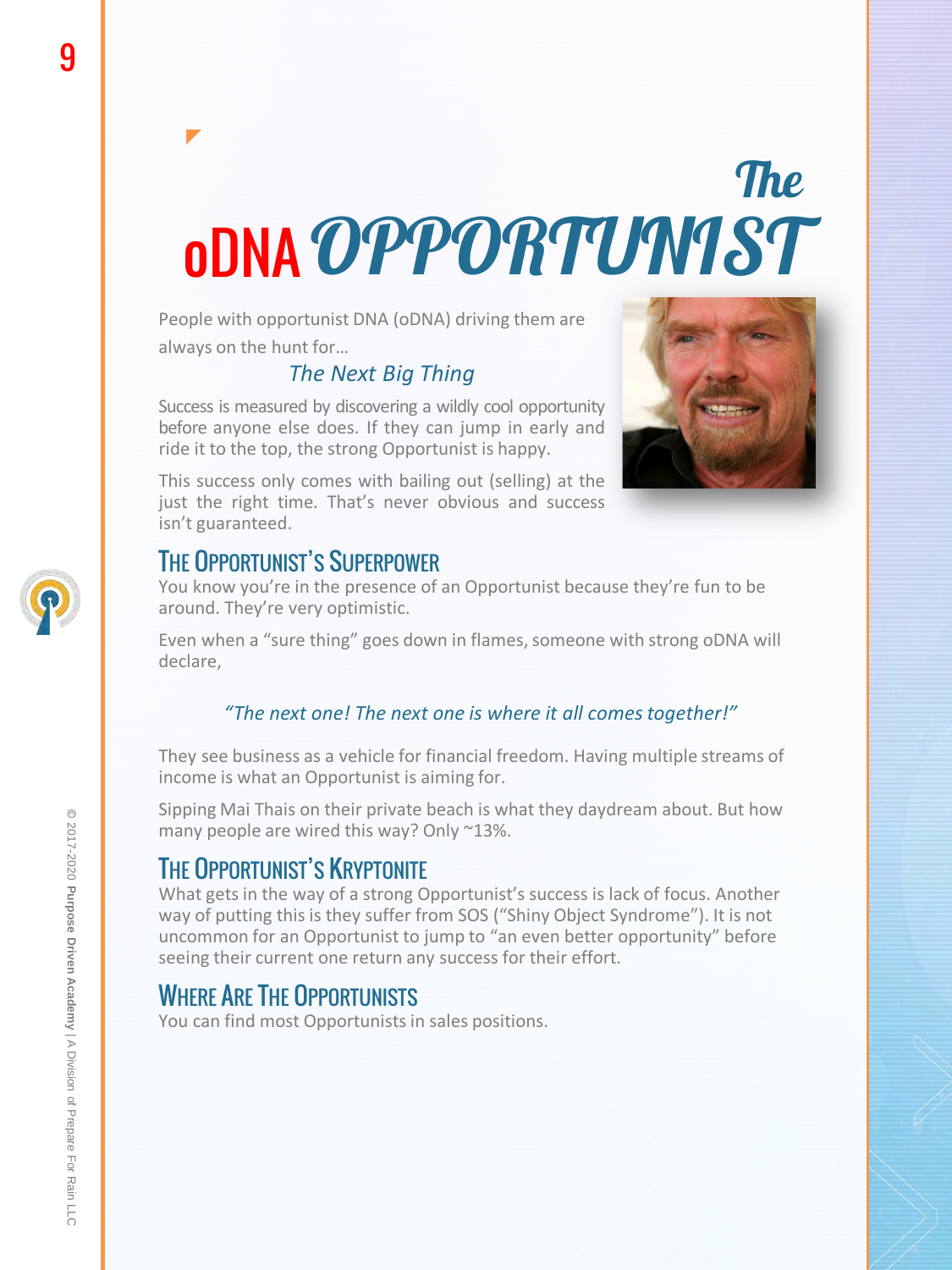# sDNA

 $\blacktriangledown$ 



**The SPECIALIST** 

The most common of all entrepreneurial DNA, we come to the Specialists.

They are the steady workers, and occupy many workplaces.

#### THE SPECIALIST'S SUPERPOWER

Specialists (sDNA) are often precisely that: *specialists*. In other words, the word might be in their title. And it will almost certainly be in their job description.

They are dedicated to providing great experiences for the clients and customers. Their focus is on delivering "Raving Fan" service.

Specialists are often highly pedigreed, with specialized knowledge and certifications. You'll know you are in the company of a specialist—or you are one—when their business card has letters after their name.

They are analytical. The stronger their sDNA, the more they'll gravitate to complex work roles.

And they're experts, enjoying the high reputation that comes with it.

This is largely why they tend to stay in the same business channel their entire career. They don't jump around like an Opportunist might. Instead, they hunker down.

Growing their businessis most commonly achieved through networking and referrals. At least, that's what they say it is.

#### THE SPECIALIST'S **KRYPTONITE**

What gets in the way of a strong Specialist's success is lead generation. The stronger their sDNA, the more they want to protect their reputation. Because they've worked so hard to build it. So when faced with the challenge of growing their business, the last thing they want to do is risk their reputation.

Which means they're unlikely to "try something new," even if that would help them stand out from their crowded marketplace.

Worse, if they do remember to ask for referrals or go to the networking events they signed up for, that's exactly what all of their competitors are doing.

### WHERE ARE THE SPECIALISTS

Think attorneys, accountants, bankers, financial advisors and agents. There are a lot of Specialists in the world. Nearly 50% of eDNA is predominantly Specialist. If in doubt, the odds are you're looking at a Specialist.

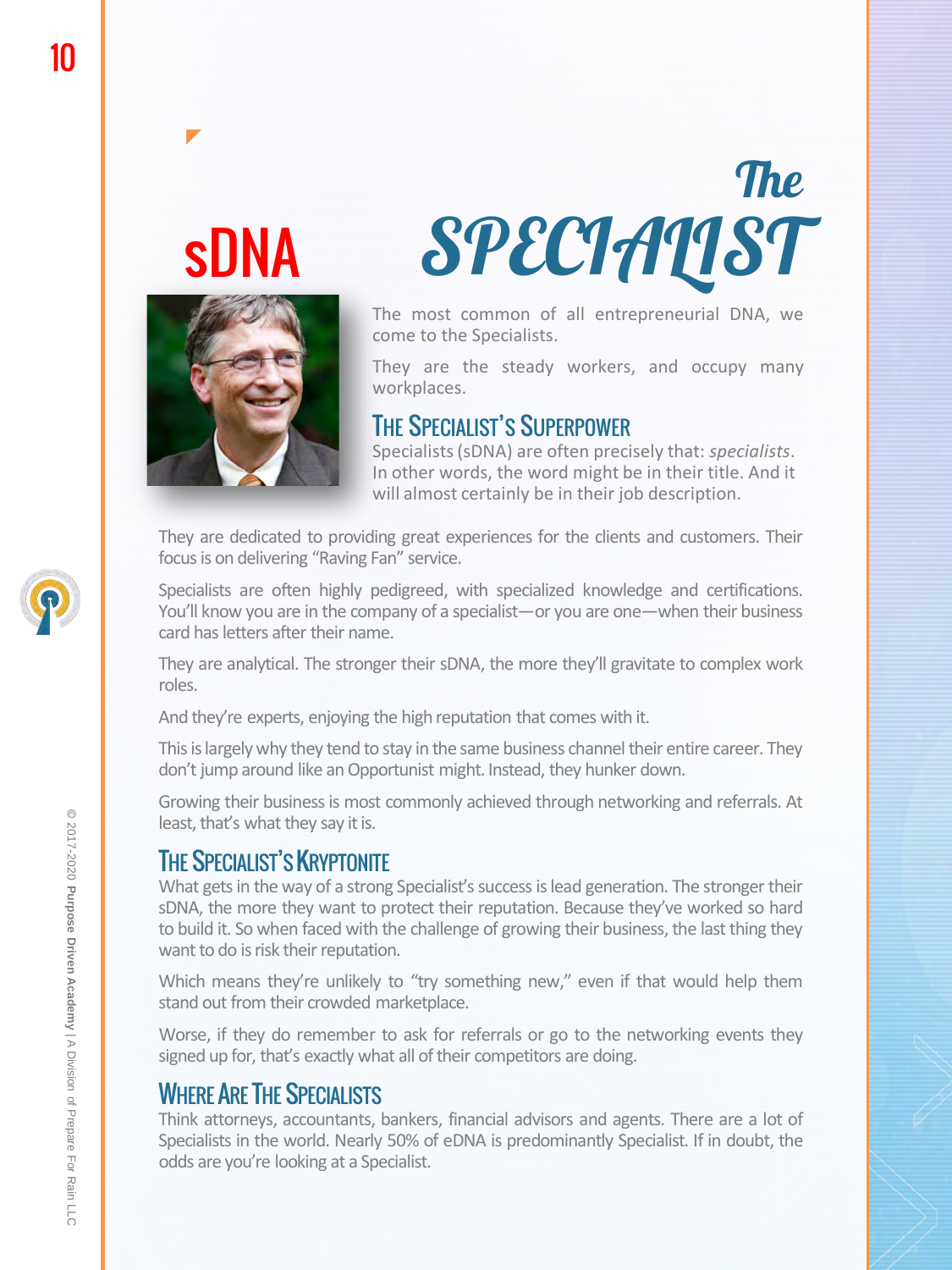# **The** INNOVATOR

The Innovators of our world are focused on "The Mission." They are the mad scientists, creating products we need, though sometimes we didn't know it. They are the creatives, and represent about 24% of all eDNA.

#### THE INNOVATOR'S SUPERPOWER

 $\blacktriangledown$ 

iDNA

Innovators (iDNA) make stuff. The invent. In the past 10-20 years, it seems like Innovators have taken over the world, with their inventions resting in our hands throughout the day. Technological breakthroughs come from Innovators, and their teams.



The happy place for a strong Innovator is in the lab. In some cases, they really call that place "The Lab." A favorite trope used to describe an Innovator is that "They invented \_\_\_\_\_\_\_\_\_\_ (some amazing, dazzling device or product) in their garage!" For most entrepreneurs, that's not what they use their garage for.

The strongest Innovators will have nearly limitless amounts of intellectual property (IP). This is because one invention will trigger another. And another. And another.

Innovators live for the "A-ha!" moments in their creative lives. Some see them especially family and friends—as mad scientists. But their creativity is most often aimed at impacting the world, not making gobs of money. **Their focus is on mission**.

#### THE INNOVATOR'S KRYPTONITE

The primary consequence of their altruistic focus is that they are not geared to operations. Even though their invention might lead to the building of a company to support or fulfill that mission, they can't do it. So a great many inventions, exciting new products, and amazingly creative companies will soon fail. At least if the Innovator that got it started—often by accident—tries running it.

#### WHERE ARE THE INNOVATORS

This is a diverse group of entrepreneurs. It's easy to picture the likes of Silicon Valley tech giants (like our avatar, Steve Jobs). But this group also includes website builders, authors, musical artists, graphic designers, and a great many solopreneurs working out of their home, apartment, basement…or garage.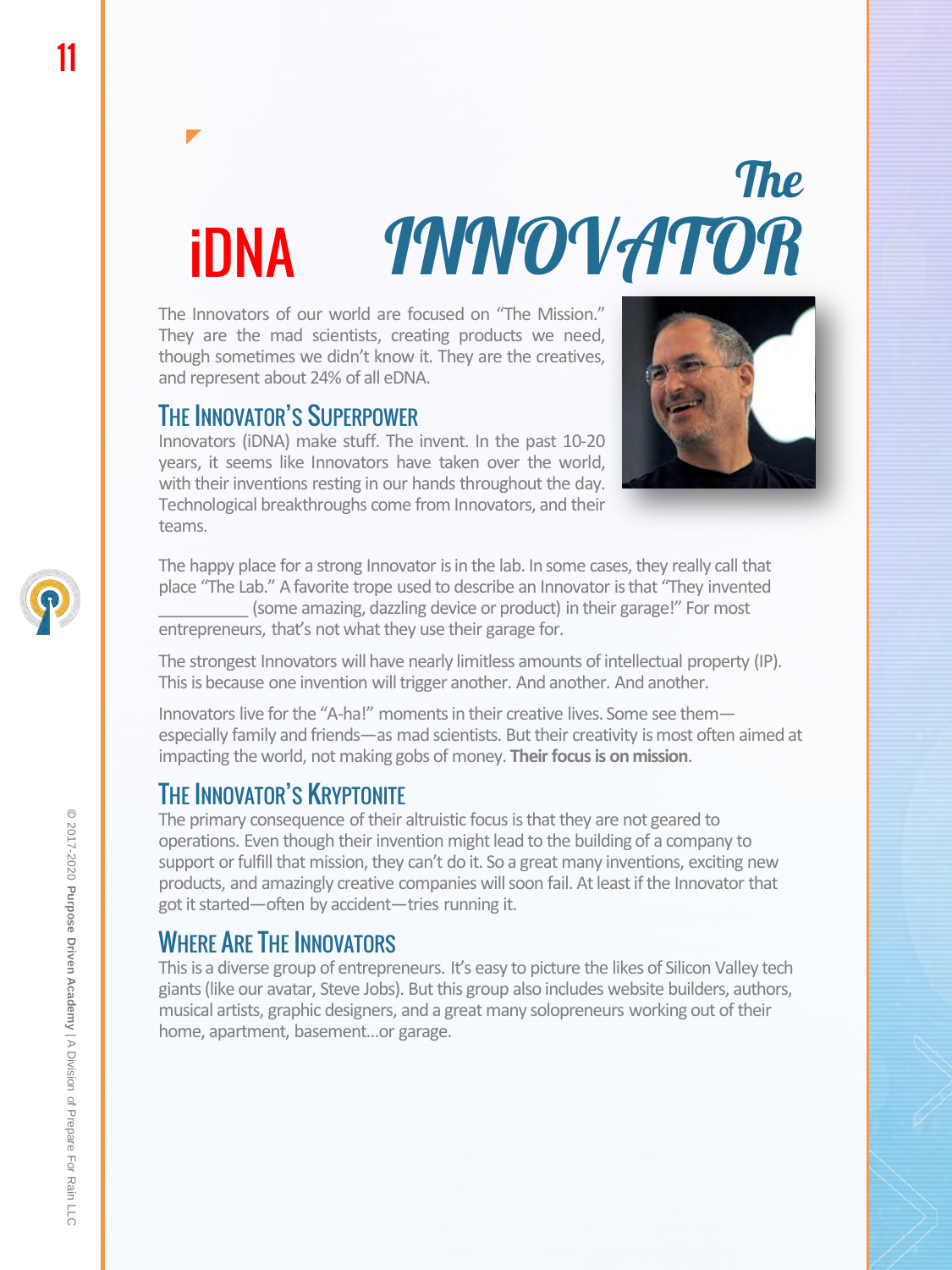# You: A GIFTED ENTREPRENEUR



Figuring out exactly which type of entrepreneur you are—Specialist, Builder, Opportunist or Innovator—is nothing short of **liberating**.

**First,** understanding your eDNA instantly provides eye-opening insights into *your predisposed* strengths. You'll have scientific evidence for what you are good at. Which might be different than what you are currently trying to do.

**Second,** the challenges you face are often due to working against your giftedness. Can you imagine what it would be like to feel in flow?

**Third,** knowing your eDNA allows you to pursue the best practices for entrepreneurs who are wired the same way you are. **BONUS:** those you care about will understand you better!

#### IT'S YOUR TIME

Want to chat about this? You can schedule a time that's convenient for you. There's **no pressure** on this call. Seriously. You get to decide how much is it worth it to you to finally be in flow, feel empowered, and see the results you've always wanted in your business?



There's no cost to you for this except about 15-20 minutes of your [t](https://live.vcita.com/site/prepareforrain/online-scheduling?service=v38c17qx9p6d4x7m)ime.

Click the calendar icon to set it up. Or click [here](https://live.vcita.com/site/prepareforrain/online-scheduling?service=v38c17qx9p6d4x7m).

**It's yourtime. You deserve this. Step up and schedule your call.**